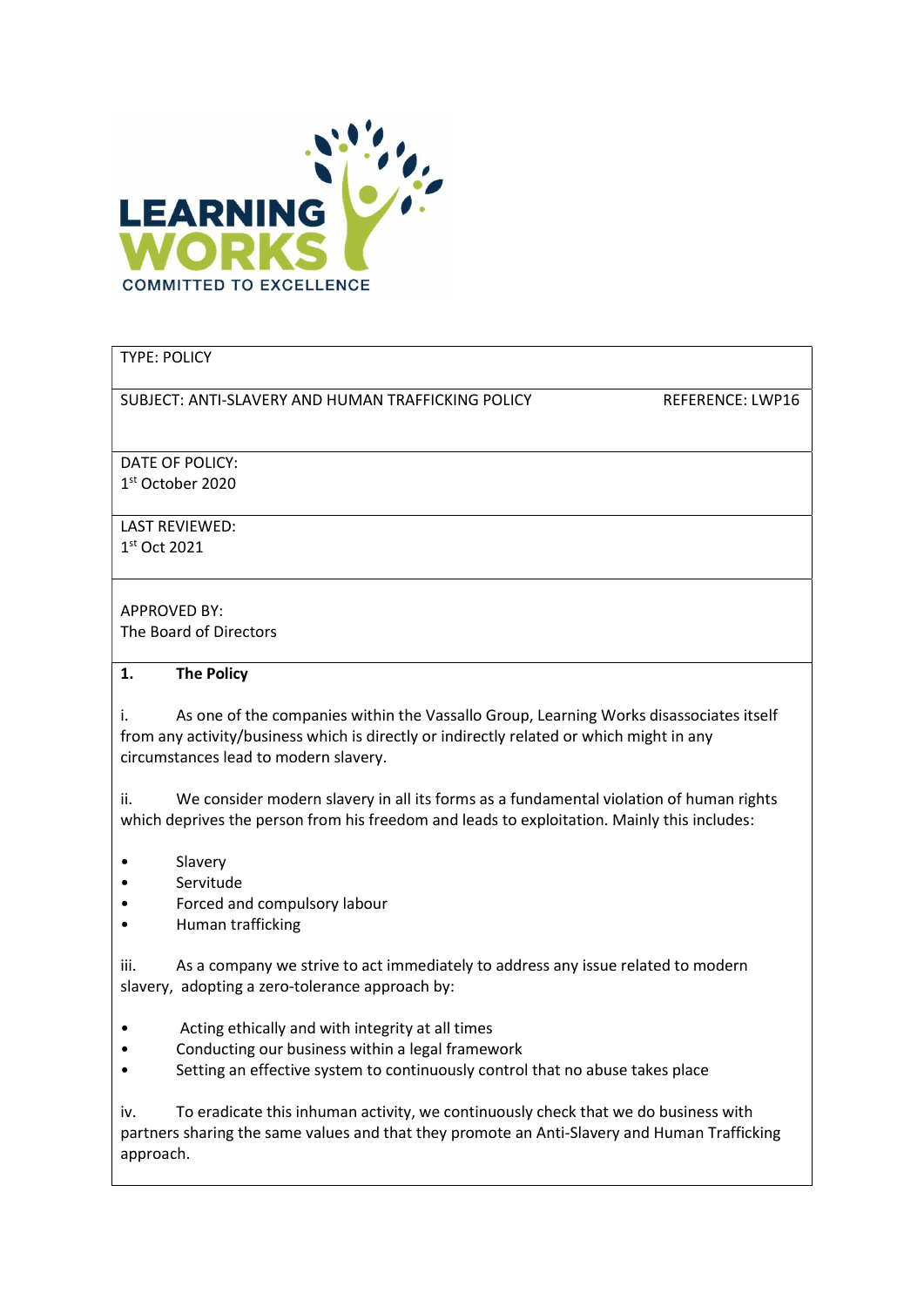v. This policy binds all employees, in all levels, who work at Learning Works. It also expects that all students share and promote the same values.

vi. This policy is communicated to all employees and to all students and may be updated from time to time to reflect the latest developments.

## 2. Responsibility

i. The Directors within the company have the obligation to ensure that all the employees at all levels, third parties doing business with the company and students following courses at the Institution comply and share the values of this policy.

ii. Learning Works obliges lecturers to promote the values expressed in this Policy during all their activities, especially during lectures and, furthermore, obliges them to take necessary action when they notice any activity which is related to or might lead to the violation of human rights with regard to Anti-Slavery and human trafficking.

iii. This Policy obliges students to act responsibly towards their fellow colleagues, act as guardians to each other and report immediately to the proper authorities any form of Anti-Slavery and Human trafficking suspects. This will help to prevent any illegal violation from taking place immediately.

# 3. Compliance

i.. All those working with Learning Works are obliged to prevent, detect and report immediately to their next in line responsible person, any form of modern slavery. Furthermore, they are obliged to avoid doing any form of activity with third parties who do not share the values expressed in this Policy.

ii. All employees or students are expected to report immediately to their next in line responsible person any form of activity or any suspect of activity which might lead to modern slavery.

iii. Learning Works will offer learners full protection and support to report immediately any form of modern slavery.

iv. If disclosure will affect the rights or wellbeing of other humans with respect to modern slavery, the whistle blower is obliged to report immediately, in confidence, to the respective responsible next in line person.

viii. This Policy aims to protect not only those who might be a victim of modern human slavery but also those who have the courage to take the necessary actions to eradicate it. Therefore, if you feel that in some way or another you have been mistreated after reporting in good faith any action/activity which might lead to modern trafficking, you are strongly encouraged to report this behaviour to your next in line responsible person or to follow our Company Student Complaints, Appeals & Grievances Policy and Procedure.